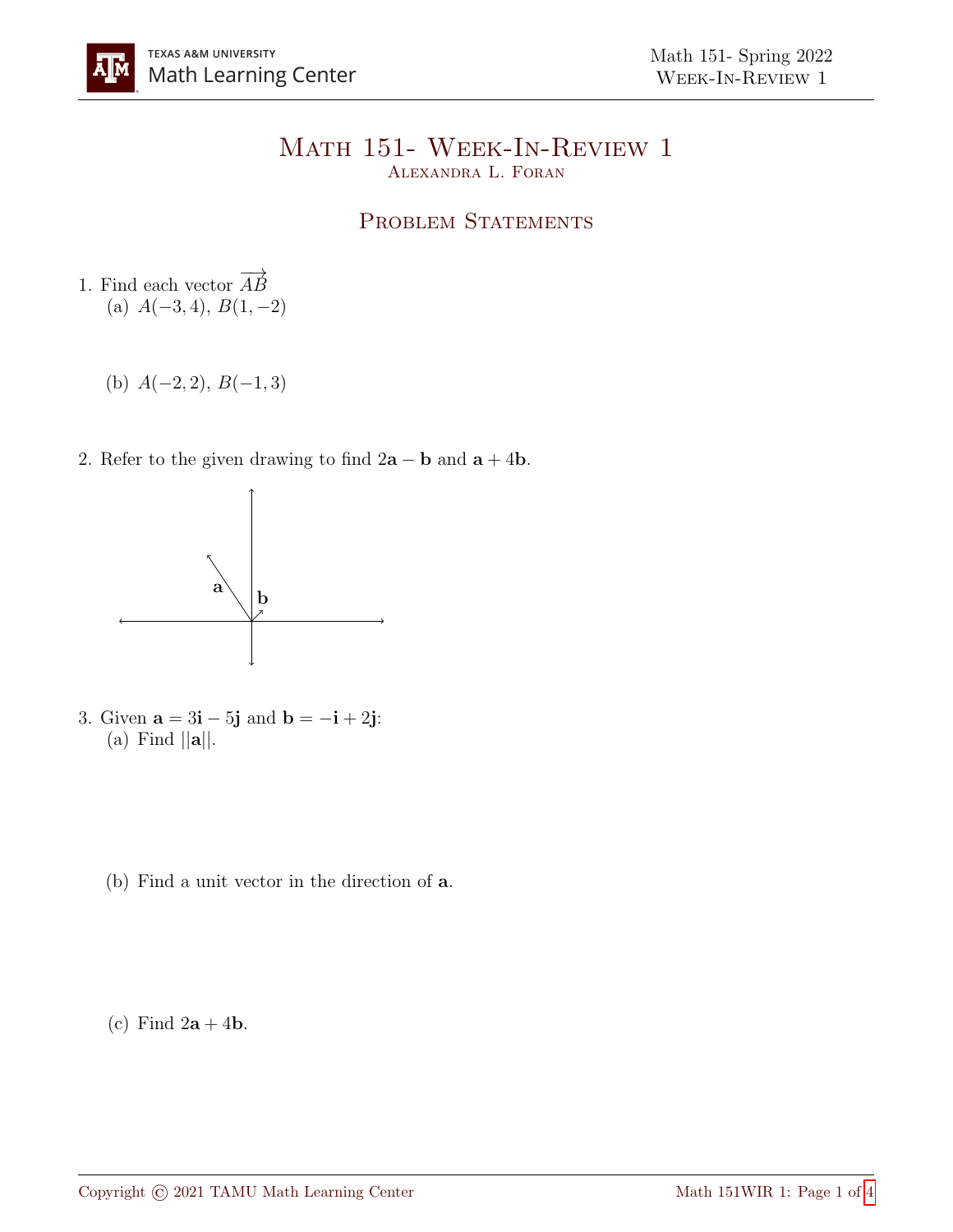

4. Liam walks due west on the deck of a ship at 3 mph. The ship is moving south at 11 mph. Find the speed and direction of Liam relative to the surface of the water.

5. Suppose a wind is blowing from the direction N60◦W at a speed of 35 km/hr. A pilot is steering a plane in the direction S45◦E at an airspeed (speed in still air) of 450 km/hr. Find the true course (the direction of the resultant of the velocity vectors of the plane and the wind) and the ground speed (the magnitude of the resultant) of the plane.

6. Find  $a \bullet b$  for the following vectors: (a)  $\mathbf{a} = \langle -1, 5 \rangle$ ,  $\mathbf{b} = \langle 6, 2 \rangle$ 

(b)  $||a|| = 4$ ,  $||b|| = 5$ , and the angle between **a** and **b** is 30<sup>°</sup>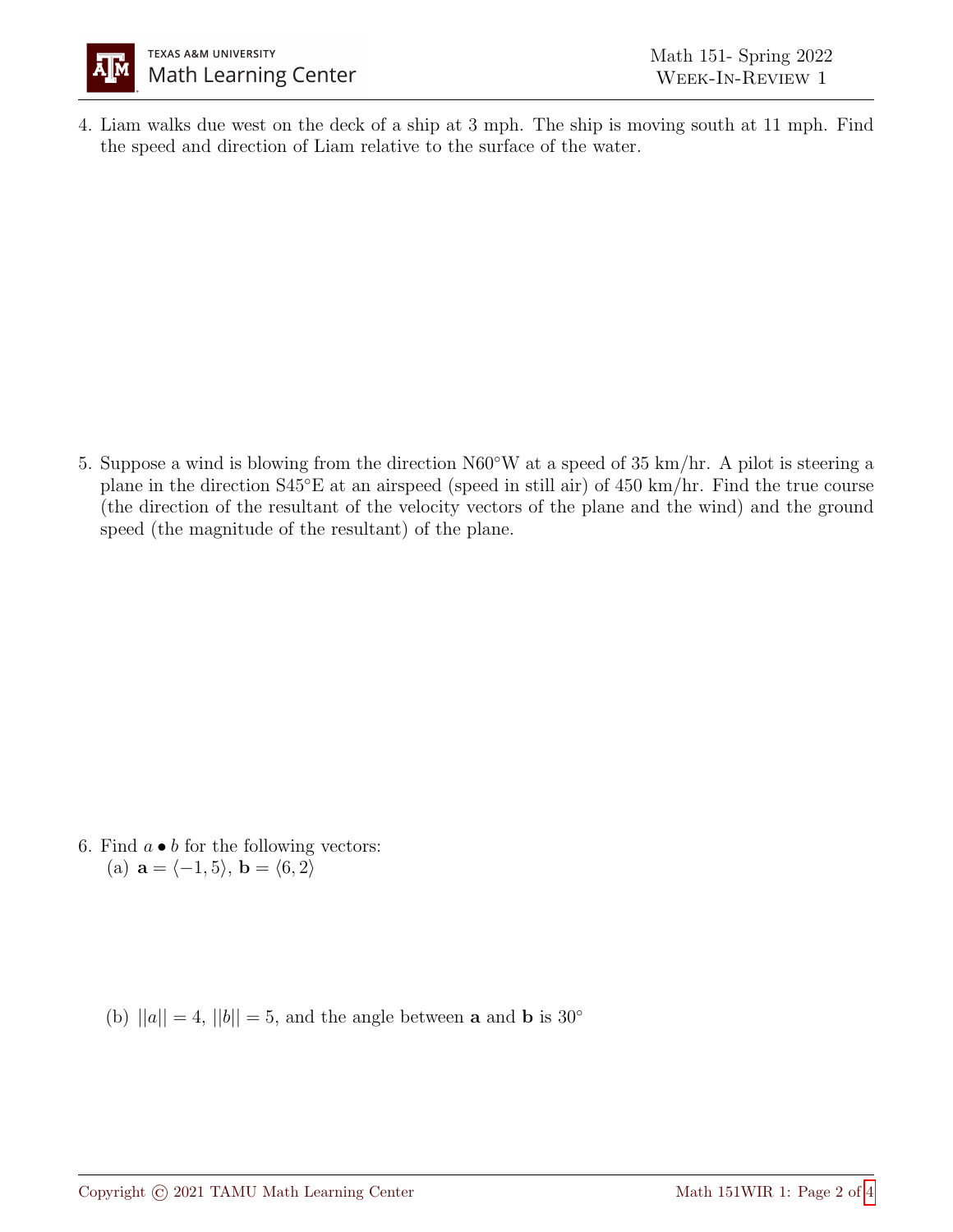

7. Find the angle between vectors: (a)  $\mathbf{a} = \mathbf{i} + 3\mathbf{j}$  and  $\mathbf{b} = 2\mathbf{i} - 4\mathbf{j}$ 

(b)  $\mathbf{a} = \langle 2, 0 \rangle$  and  $\mathbf{b} = \langle 4, 1 \rangle$ 

8. Given the points  $A(1,0), B(2,3)$  and  $C(-1,7)$ , find the angle ∠ABC.

9. Find the value(s) of x that make(s) the vectors  $\mathbf{a} = \langle 2x, -1 \rangle$  and  $\mathbf{b} = \langle x, 3x - 1 \rangle$  orthogonal.